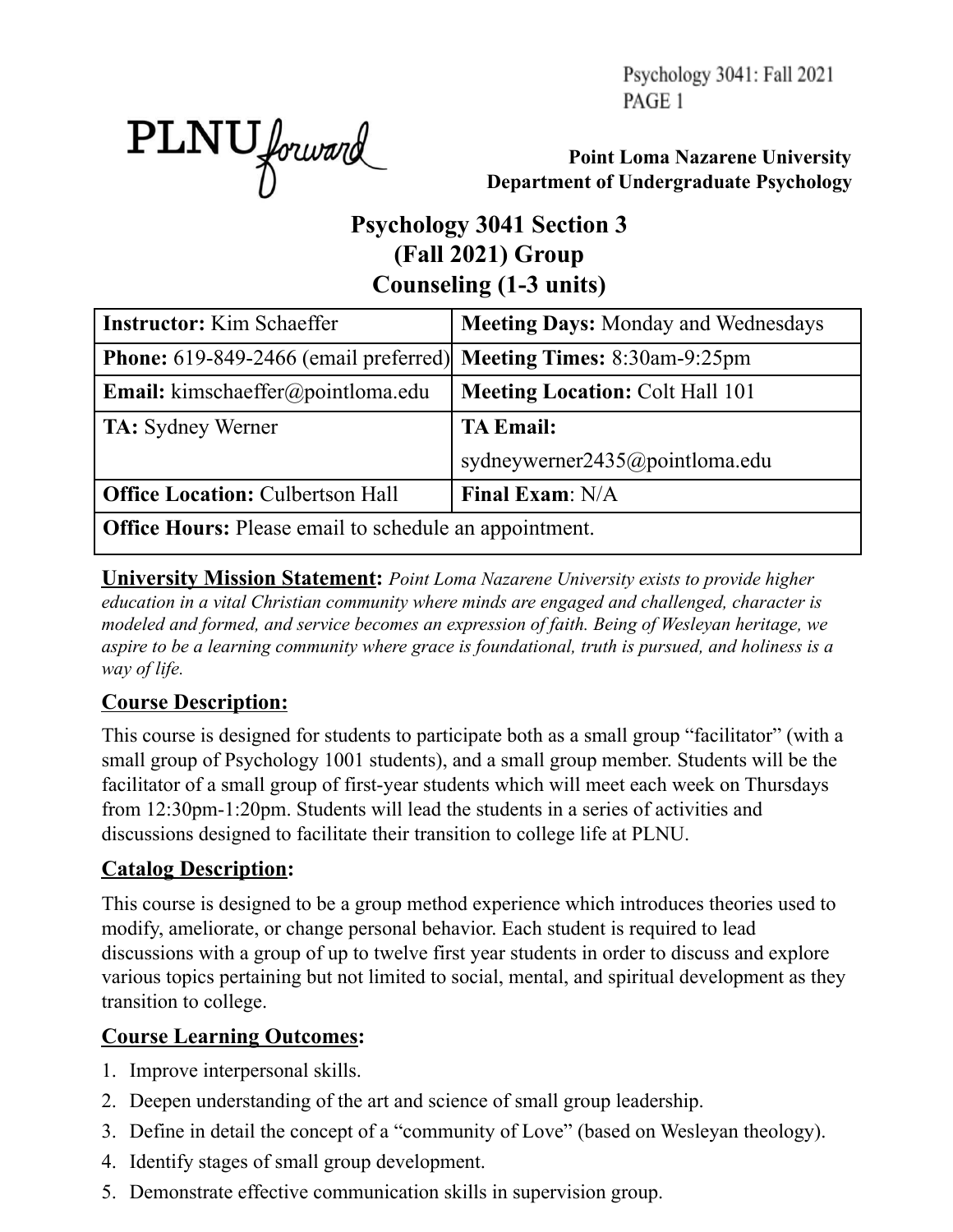# Psychology 3041: Fall 2021

- 6. Pass an on-line quiz consisting of textbook test bank questions regarding small group counseling.
- 7. Discuss effective leadership in handling common small group dilemmas.
- 8. Plan interactive exercises with their group of first year students.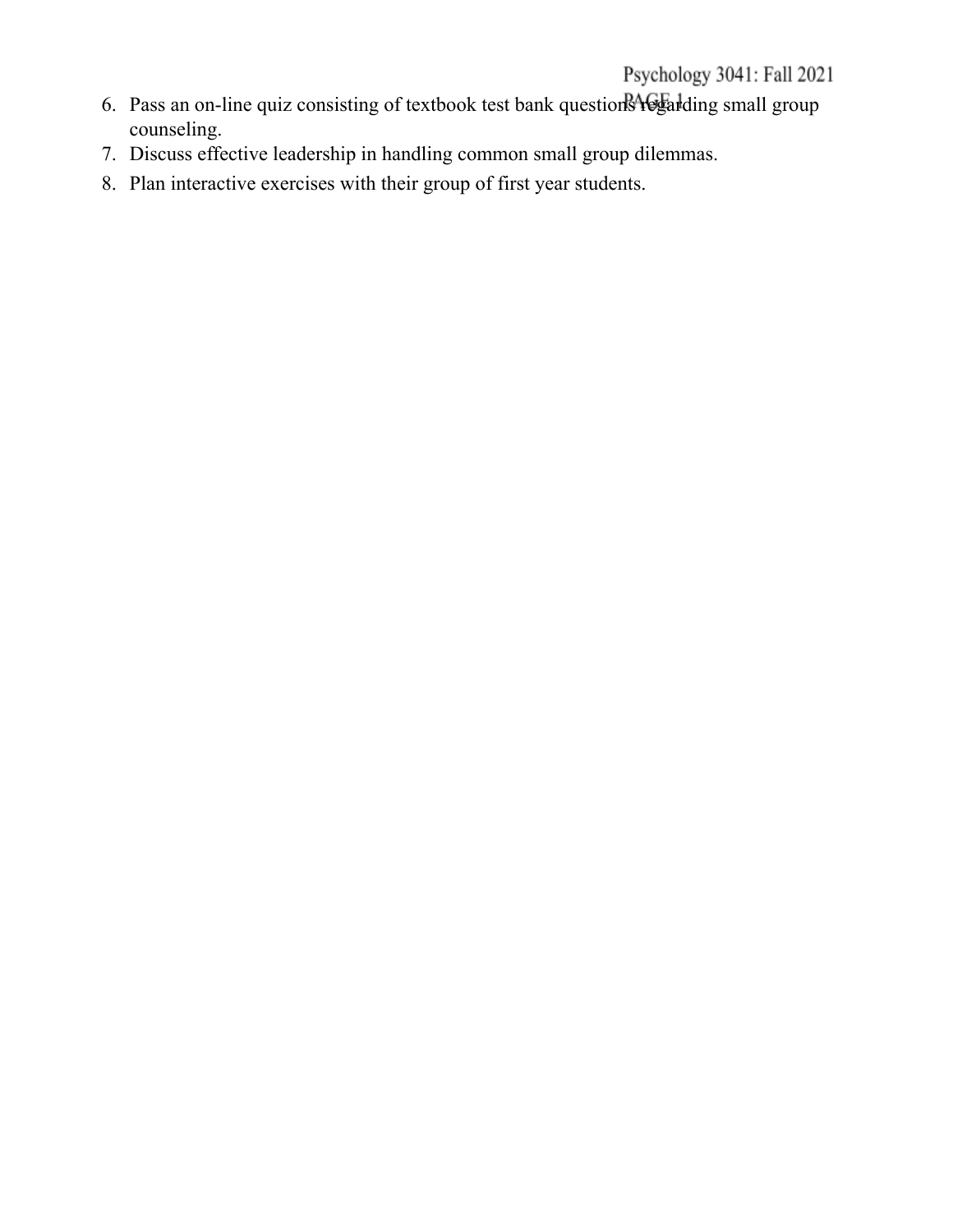#### **Course Texts (Required):**

Chen, M., & Rybak, C. J. (2004). *Group leadership skills* – 2<sup>nd</sup> edition. Belmont, CA: Brooks/Cole.

#### **Course Requirements:**

- 1. Participation: Participation is required and is figured into your final grade.
- 2. Quizzes: Students are expected to read the assigned text and complete all 10 reading quizzes. Students may elect to complete an optional  $11<sup>th</sup>$  reading quiz at the end of the semester which can be used to replace any missed quiz. Given this, there will be no make-ups for any quiz without prior permission from the instructor and all quizzes are to be submitted on time. Descriptions of all quizzes are listed on canvas.
- 3. Reflection Assignments: There will be a total of 10 reflection assignments due throughout the semester. Students may elect to complete an optional 11<sup>th</sup> reflection assignment at the end of the semester which can be used to replace any missed assignment. There will be no make-ups for any assignment without prior permission from the instructor and all assignments are to be submitted on time. Descriptions of all reflection assignments and grading rubrics are listed on canvas.
- 4. Group Perceptions Paper: Students are required to write a paper in which they will be asked share their observations about the individual group members, their own participation, and the group process. A description of the group perceptions paper and the grading rubric is listed on canvas.
- 5. Final Reflection Paper: In lieu of a final exam, students are required to write a paper in which they will be asked to demonstrate that they have learned about themselves, others, and the process of small group development though this course. A description of the final reflection paper and the grading rubric is listed on canvas.
- 6. Data Entry: Students are expected to enter small group member attendance and indicate the completion of any relevant small group assignments in canvas on a weekly basis. Successful entry of this data into canvas is required and figured into your final grade.

## **Grading:**

| Participation: (200 pts) 40%     |                  |              |                                              |          | Assignments: $(100 \text{ pts}) 20\%$ |                                                                                               |               |       |                                              |                 |
|----------------------------------|------------------|--------------|----------------------------------------------|----------|---------------------------------------|-----------------------------------------------------------------------------------------------|---------------|-------|----------------------------------------------|-----------------|
| Quizzes $(100 \text{ pts}) 20\%$ |                  |              |                                              |          |                                       | Papers $(50 \text{ pts}) 10\%$<br>Data Entry $(50 \text{ pts}) 10\%$<br>Total: (500 pts) 100% |               |       |                                              |                 |
|                                  |                  |              |                                              |          |                                       |                                                                                               |               |       |                                              |                 |
|                                  | Percentage Score |              |                                              |          |                                       |                                                                                               |               |       |                                              |                 |
| $\mathbf{A}$<br>$=$              | $93 - 100\%$     | $B+$         | $\qquad \qquad =\qquad \qquad$               | 88-89%   | $C_{\pm}$                             |                                                                                               | $= 77 - 79\%$ | $D+$  | $\displaystyle \qquad \qquad =\qquad \qquad$ | $62 - 64\%$     |
| $A-$<br>$=$                      | 90-92%           | $\mathbf{B}$ | $=$                                          | 84-87%   | $\mathcal{C}$                         |                                                                                               | $= 70 - 76\%$ | D     | $=$ $-$                                      | $55 - 61\%$     |
|                                  |                  | $B-$         | $=$                                          | 80-83%   | $C$ -                                 |                                                                                               | $= 65-69\%$   | $D$ - | $=$                                          | $50 - 54\%$     |
|                                  |                  |              |                                              |          |                                       |                                                                                               |               | F     | $=$                                          | Below 50%       |
| Z Score                          |                  |              |                                              |          |                                       |                                                                                               |               |       |                                              |                 |
| $\mathbf{A}$                     | $=$ 1.33         | $B+$         | $\displaystyle \qquad \qquad =\qquad \qquad$ | 0.67     | $C+$                                  |                                                                                               | $= -0.33$     | $D+$  | $\qquad \qquad =$                            | $-1.67$         |
| $A - = 1$                        |                  | B            |                                              | $= 0.33$ | $\mathcal{C}$                         |                                                                                               | $= -1$        | D     |                                              | $= -2$          |
|                                  |                  | $B-$         | $\!\!\!=\!\!\!$                              | $\theta$ | $C-$                                  |                                                                                               | $= -1.33$     | $D$ - |                                              | $= -2.33$       |
|                                  |                  |              |                                              |          |                                       |                                                                                               |               | F     |                                              | $=$ Below -2.33 |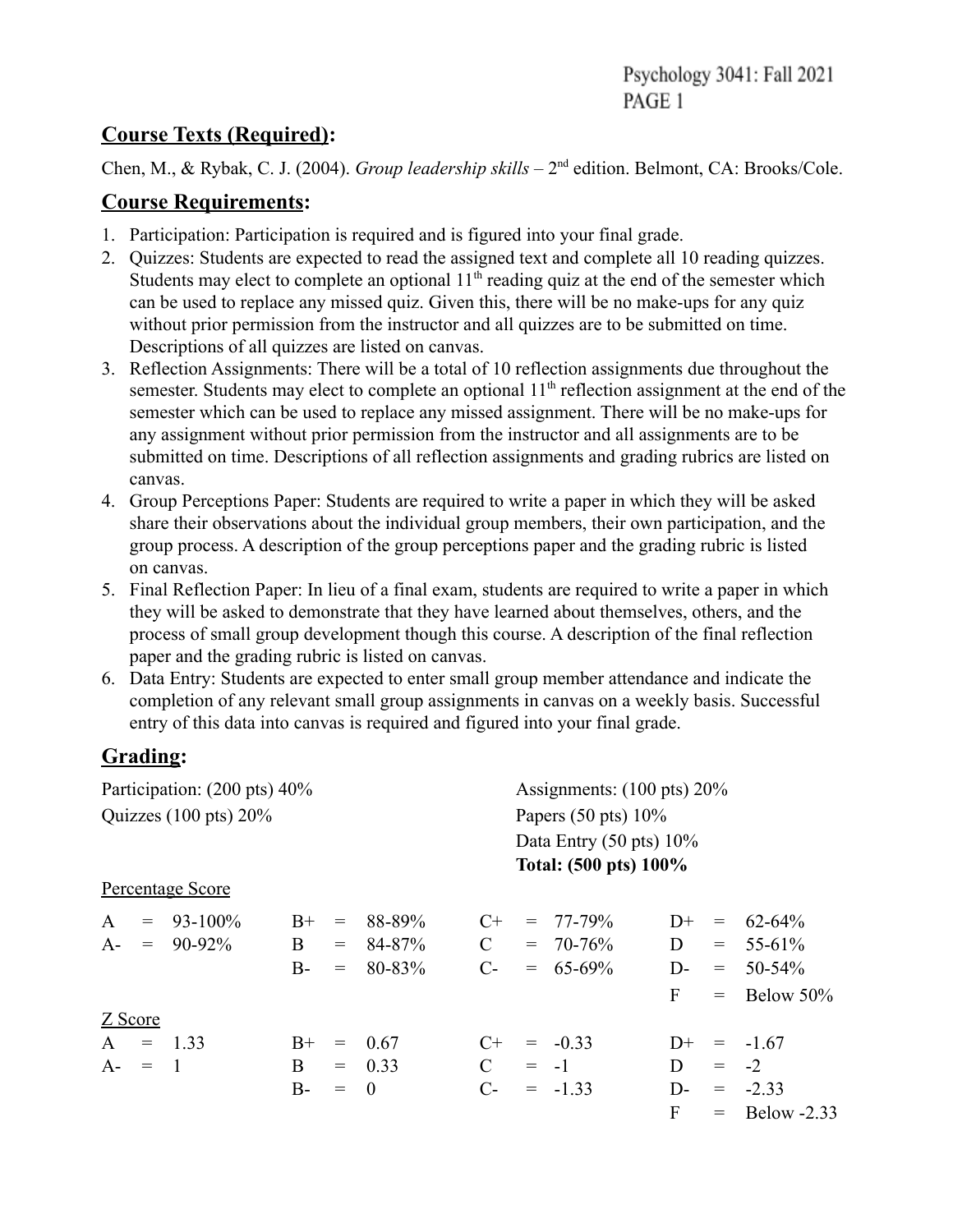## **Course Policies:**

- 1. Attendance: Students may choose to miss a total of 3 class discussion sessions for any reason throughout the semester. However, students risk being de-enrolled in the event that they miss 4 class discussion sessions or more (i.e., if absences exceed 20 percent of class meetings).
- 2. Participation: As the facilitation of a small group is an essential component to this course, students risk a one-third grade reduction in this course if they fail to facilitate any of their PSY1001 meetings without prior permission from their instructor. In addition, students also risk one-third grade reduction in this course if they fail to participate in 3 or more of their PSY3041 meetings without prior permission by the instructor.
- 3. Quizzes and Assignments: There will be no make-ups for any quiz or assignment without prior permission from the instructor.

## **Attendance and Participation Policy:**

Regular and punctual attendance at all synchronous class sessions is considered essential to optimum academic achievement. If the student is absent for more than 10 percent of class sessions (virtual or face-to-face), the faculty member will issue a written warning of de-enrollment. If the absences exceed 20 percent, the student may be de-enrolled without notice until the university drop date or, after that date, receive the appropriate grade for their work and participation. In some courses, a portion of the credit hour content will be delivered asynchronously and attendance will be determined by submitting the assignments by the posted due dates. If absences exceed these limits but are due to university excused health issues, an exception will be granted. A day of attendance in asynchronous content is determined as contributing a substantive note, assignment, discussion, or submission by the posted due date. Failure to meet these standards will result in an absence for that day. Instructors will determine how many asynchronous attendance days are required each week.

A complete description of the **Academic Policies** along can be found in the Undergraduate Academic Catalog.

### **Course Credit Hour Information:**

In the interest of providing sufficient time to accomplish the stated Course Learning Outcomes, this class meets the PLNU credit hour policy for a 3 unit class delivered over 15 weeks. It is anticipated that students will spend a minimum of 37.5 participation hours per credit hour on their coursework. For this course, students will spend an estimated 112.5 total hours meeting the course learning outcomes. The time estimations are provided in the Canvas modules.

### **Academic Honesty Policy:**

Students should demonstrate academic honesty by doing original work and by giving appropriate credit to the ideas of others. Academic dishonesty is the act of presenting information, ideas, and/or concepts as one's own when in reality they are the results of another person's creativity and effort. A faculty member who believes a situation involving academic dishonesty has been detected may assign a failing grade for that assignment or examination, or, depending on the seriousness of the offense, for the course. Faculty will follow and students may appeal using the procedures in the University Catalog. See the Academic Policies for definitions of kinds of academic dishonesty and for further policy information.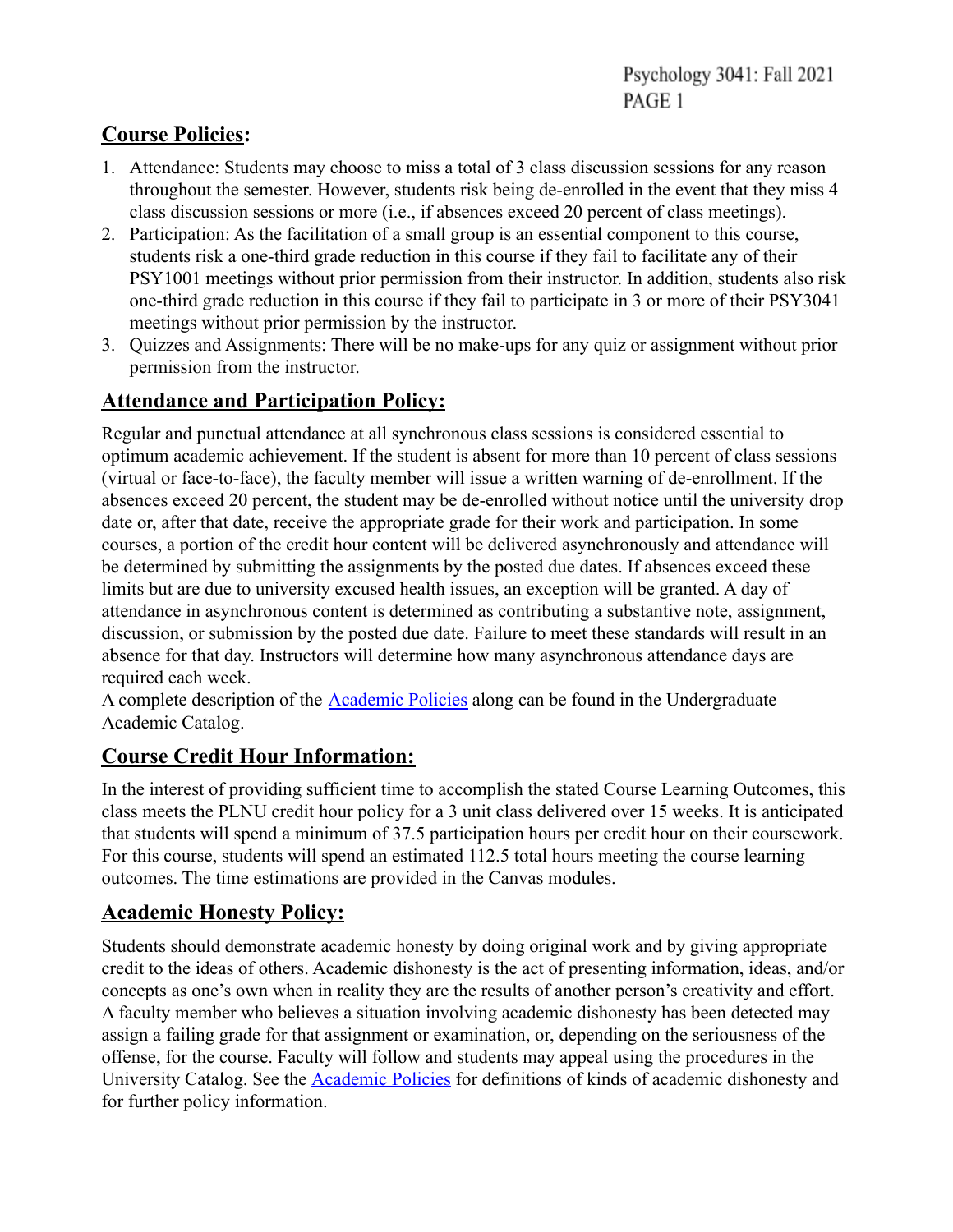### **Use of Technology**

In order to be successful in the online environment, you'll need to meet the minimum technology and system requirements; please refer to the Technology and System Requirements information. Additionally, students are required to have headphone speakers compatible with their computer available to use. If a student is in need of technological resources please contact student-tech[request@pointloma.edu.](mailto:request@pointloma.edu) Problems with technology do not relieve you of the responsibility of participating, turning in your assignments, or completing your class work.

## **Copyright Policy:**

Point Loma Nazarene University, as a non-profit educational institution, is entitled by law to use materials protected by US Copyright Act for classroom education. Any use of those materials outside of the class may violate the law. More information on the PLNU Copyright Policy can be found online.

## **State Authorization**

State authorization is a formal determination by a state that Point Loma Nazarene University is approved to conduct activities regulated by that state. In certain states outside California, Point Loma Nazarene University is not authorized to enroll online (distance education) students. If a student moves to another state after admission to the program and/or enrollment in an online course, continuation within the program and/or course will depend on whether Point Loma Nazarene University is authorized to offer distance education courses in that state. It is the student's responsibility to notify the institution of any change in his or her physical location. Refer to the map on State Authorization to view which states allow online (distance education) outside of California.

### **Academic Accommodations:**

While all students are expected to meet the minimum standards for completion of this course as established by the instructor, students with disabilities may require academic adjustments, modifications, or auxiliary aids/services. At Point Loma Nazarene University (PLNU), these students are requested to register with the Disability Resource Center (DRC), located in the Bond Academic Center (DRC@pointloma.edu or 619-849-2381). The DRC's policies and procedures for assisting such students in the development of an appropriate academic adjustment plan (AP) allows PLNU to comply with Section 504 of the Rehabilitation Act and the Americans with Disabilities Act. Section 504(a) prohibits discrimination against students with special needs and guarantees all qualified students equal access to and benefits of PLNU programs and activities. After the student files the required documentation, the DRC, in conjunction with the student, will develop an AP to meet that student's specific learning needs. The DRC will thereafter email the student's AP to all faculty who teach course in which the student is enrolled each semester. The AP must be implemented in all such courses. If students do not wish to avail themselves of some or all of the elements of their AP in a particular course, it is the responsibility of those students to notify their professor in that course. PLNU highly recommends that DRC students speak with their professors during the first two weeks of each semester about the applicability of their AP in that particular course and/or if they do not desire to take advantage of some or all of the elements of their AP in that course. Students may find additional support through other campus offices as well including the Office of Spiritual Development, the Tutorial Center, and/or the Wellness Center.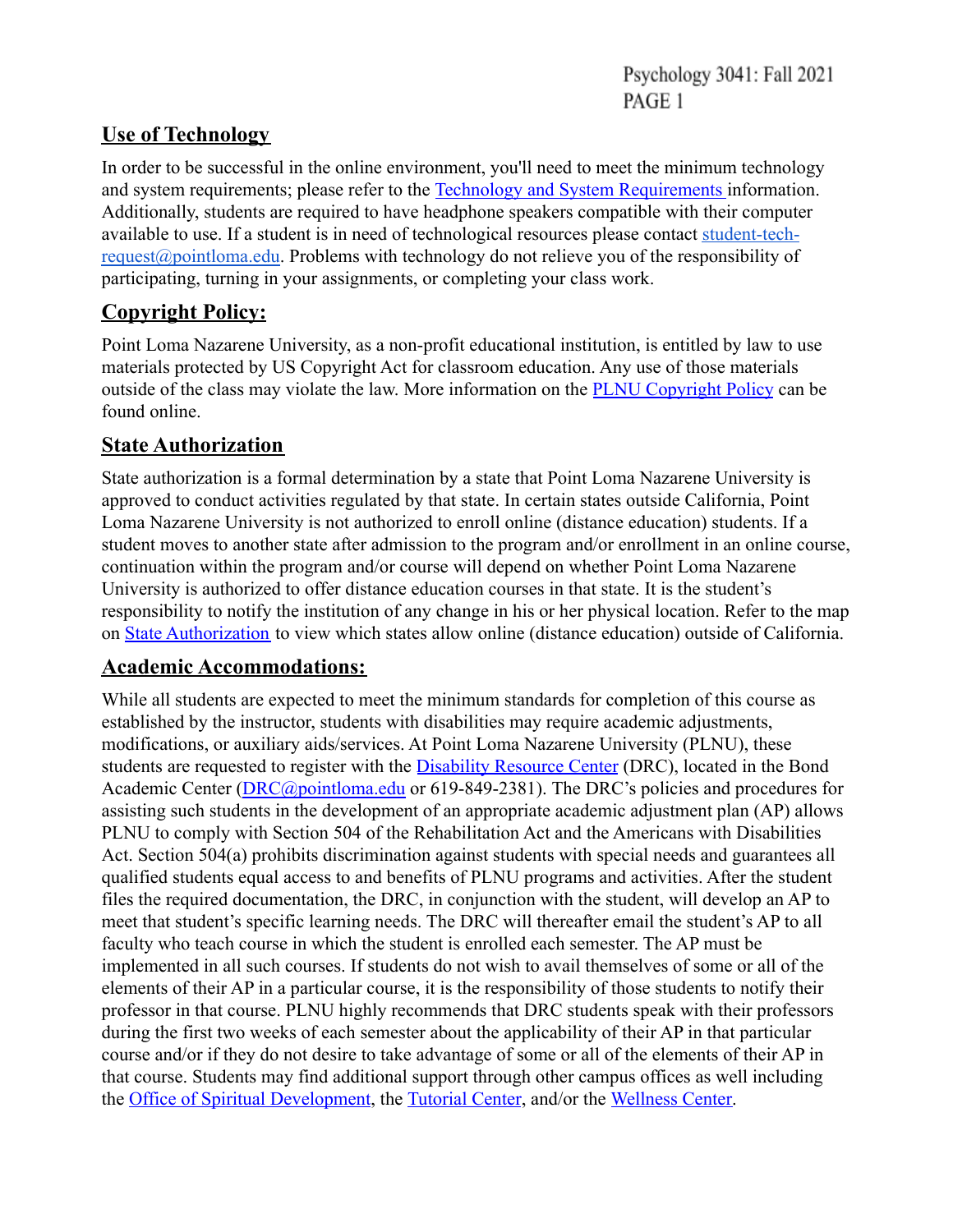#### **Introductory Group Comments:**

The Psychology 1001 small groups are designed to allow first-year students the opportunity to create a community of love where they can find support and encouragement during what can be a very stressful transition to college. The actual format and content of each of these communities will vary depending on the personality makeup of the group. *The role of the Psychology 3041 facilitator is to facilitate the development of the community but not to do the work for their group.*

Perhaps the best way to acquire the skills to lead a group is the experience being in a group. For this reason, Psychology 3041 will give you the opportunity to have a "group experience" where you can discuss areas of your own personal development in the same way you hope your group members will. *As a result, this class will likely be one of the easiest and most difficult classes you have ever taken!*

Given this, our class time will focus on handling administrative issues, processing issues that arise in the first-year groups, and using the class time to create a "community of love" discussion group ourselves. This course will use a didactic format in the first few weeks, and then will switch to an experiential method. Students who are uncomfortable and unwilling to participate in both aspects of the class should drop at the beginning of the semester. In this practicum the learning experiences will come as you interact with others and experience the stages of group development.

People experience feelings, thoughts, and exhibit behaviors and problems for a variety of reasons (e.g., cultural, gender-related, childhood upbringing, spiritual history). Yet, all people are embedded in a matrix of social relationships. We are social beings that become persons through relationships, develop problems and idiosyncrasies in and through relationships, and learn, grow and develop strengths and resiliencies in relationships. *Perhaps the greatest task of the human person is to develop and maintain close meaningful relationships.*

We have probably all longed, at one time or another, to clarify a relationship, to be really honest about our positive and negative feelings toward someone. We have probably also desired to receive honest reciprocal feedback about how we affect each other. In society this open communication is rarely engaged in due to many rules about who can say what to whom, including fear of hurting others and losing friends. In many families there are "no talk" rules about certain subjects. In the social laboratory of this class group these kinds of *honest exchanges are not only allowed but encouraged*. You can learn an incredible amount about yourself and your self-in-relation by honest interpersonal exploration. This may not be easy and at times may actually be very stressful, but if you can understand and work out your relationships with the members of the group, it often has significant rewards that carryover to the outside world.

The way you can best help yourself and the group is to *be honest and direct about your feelings in the group at that moment* (in the here-and-now) especially feelings toward other group members and the professor. This is the core of the group! This is not a forced confessional as all individuals have different rates for developing trust and openness.

At first the group may seem strange and frustrating. You may develop feelings of annoyance with the professor wanting them to supply you with answers. I urge you not to give up on the process